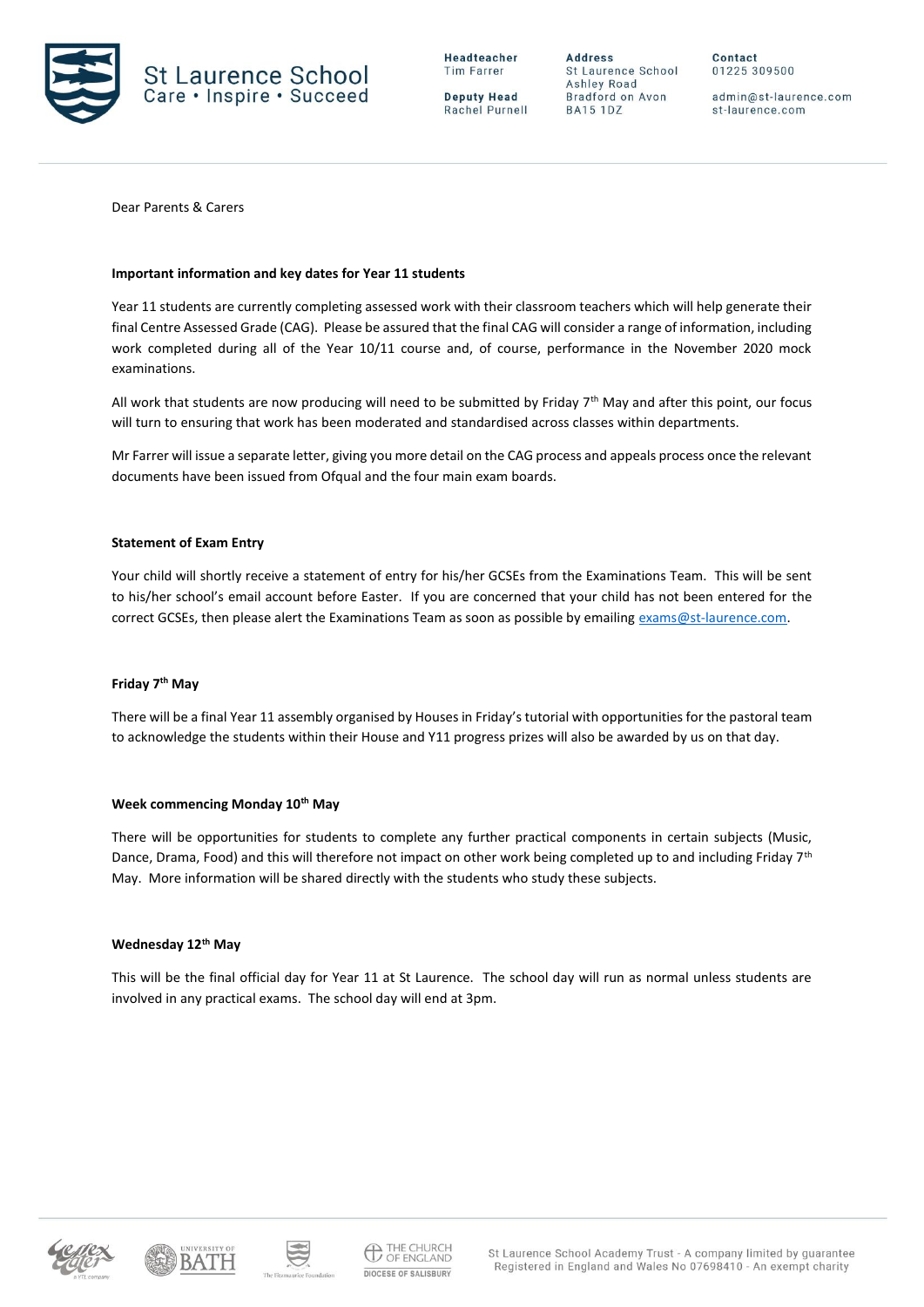

**Deputy Head** Rachel Purnell

**Address** St Laurence School Ashley Road Bradford on Avon **BA15 1DZ** 

Contact 01225 309500

admin@st-laurence.com st-laurence.com

### **Consolidation and Extension work**

Many students will wish to consolidate their learning and extend their knowledge in preparation for further study at Sixth Form or college. At the start of Term 6, we will provide suggested activities which will support this and there will be further A Level transition work provided on the Sixth Form Induction Day. This consolidation and extension work will of course be optional and students can choose what subjects and activities interest them and they feel they need to focus on.

### **Virtual Careers Opportunities**

Given that Year 10 work experience placements were cancelled last year, we are investigating ways in which Year 11 students can take place in virtual careers events, working alongside an external organisation. Mrs Woodley will provide more information on ClassCharts in due course to Year 11 students.

### **Year 11 Ball**

After looking at the government's road map to lifting COVid restrictions and having consulted with Cumberwell, we have made the decision to cancel the Year 11 Ball. We do not feel we can safely run this for staff or students due to venue capacity. We recognise that this will be a disappointment, but the safety of the school community is the priority.

### **Year 11 Leavers' Hoody**

Further information will be uploaded onto ClassCharts for any Year 11 student who wishes to order a Leavers' Hoody

### **Sixth Form Induction Day: Tuesday 6th July**

The next important date in the Sixth Form process is the Induction Day on Tuesday 6<sup>th</sup> July. The day will provide new Y12s with an introduction to Sixth Form life. As such, please ensure that your son/daughter is able to attend. The day will begin at 8.30am and further information about the day will follow.

# **Year 11 parents' Sixth Form Information Evening: Tuesday 6th July**

Following the Year 12 Induction Day we will be running this information evening for Parents & Carers to support transition in to Sixth Form. It is likely that this will have to be held virtually to support social distancing. Clearly, we will respond to this nearer the time when we can see the national picture in response to COVid. During this event, parents will be advised on how best to support their son/daughter through Sixth Form life. Details about how this event will be sent to you in due course. It is our expectation that all parents/carers attend this important event please.